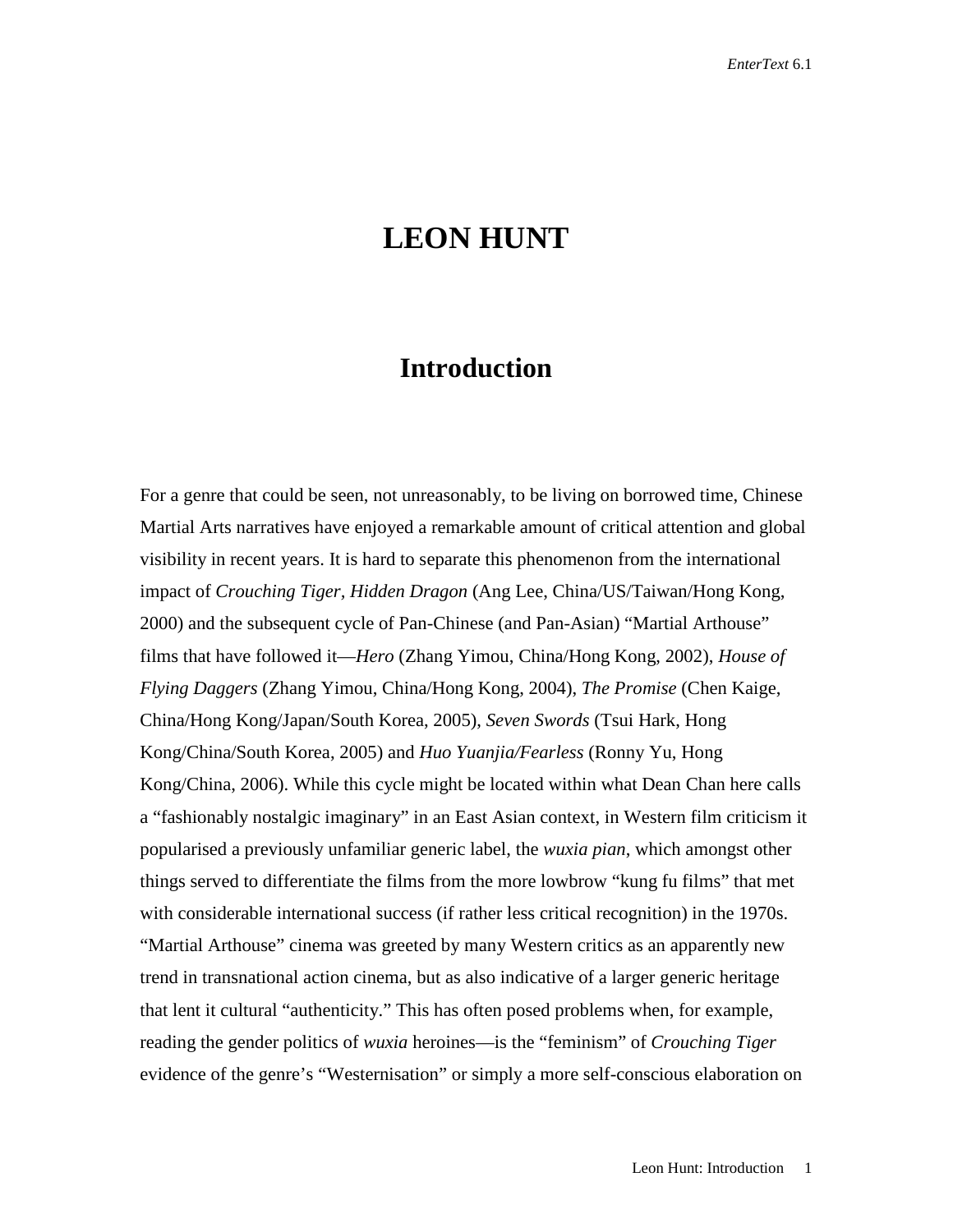a tradition of women warriors that stretches back to the origins of the genre (and, indeed, its historical-mythical basis)?

Significantly, the title of this issue is not "Kung Fu (or *gongfu*) Fictions," the (Cantonese) term that entered Western discourse in the 1970s and acted as a catch-all label for the Chinese Martial Arts "craze" (including its pedagogic industries). However, the aim here is not to elevate the genre culturally above the popular, but rather to take it in its most expansive sense. The relationship between the terms "kung fu" and "*wuxia*" is both complex and context-specific—Sinkwan Cheng here uses the term "*gongfu*  narrative" in a very different sense from what it might mean to a fan of Hong Kong Martial Arts films. The papers herein may sometimes interpret the terms in different ways and at different levels of depth (etymology is particularly central to Cheng's essay). For some, mainly Western, critics, *wuxia* is synonymous with the swordplay genre, and distinct from the emphatic investment in the authentic and the real that characterised the kung fu films of Bruce Lee and others. Others, on the other hand, use the *wuxia* label to encompass all Chinese Martial Arts narratives. [1](#page-4-0) Given that the *wuxia/gongfu* distinction is specific to filmic sub-cycles (and to export of Chinese action films in the 1970s as "kung fu films") and seems to have less currency in literary studies, there is good reason to adopt the "larger" category here.

The "Martial Chivalry"<sup>[2](#page-4-1)</sup> genre is taken here to be transnational and trans-media, and best approached from a trans-disciplinary position. Its global reach scarcely needs arguing, and its contested cultural status clearly plays a key role in its continuing fascination for scholars—as one example, compare the nationalist claims made for Bruce Lee<sup>[3](#page-4-2)</sup> with the "multicultural" and "interdisciplinary" figure discussed here by Paul Bowman. The *wuxia* label emerged in relation to popular literature—the *wuxia xiaoshuo*  (martial arts novels) that emerged during the early Republican period,  $4$  although the term is also used retroactively to encompass a pre-modern corpus where canonical history, myth and literature converge in tales of noble heroes and heroines fighting for justice. Martial Arts cinema from Hong Kong and Taiwan has adapted both canonical (*The Water Margin*) and modern *wuxia* literature (Shaw Brothers' Gu Long adaptations, directed by Chor Yuen), but as Dean Chan's essay demonstrates, film is not the only visual medium to remediate the genre. Not only has *jianghu*, the abstract underworld of the *wuxia* genre,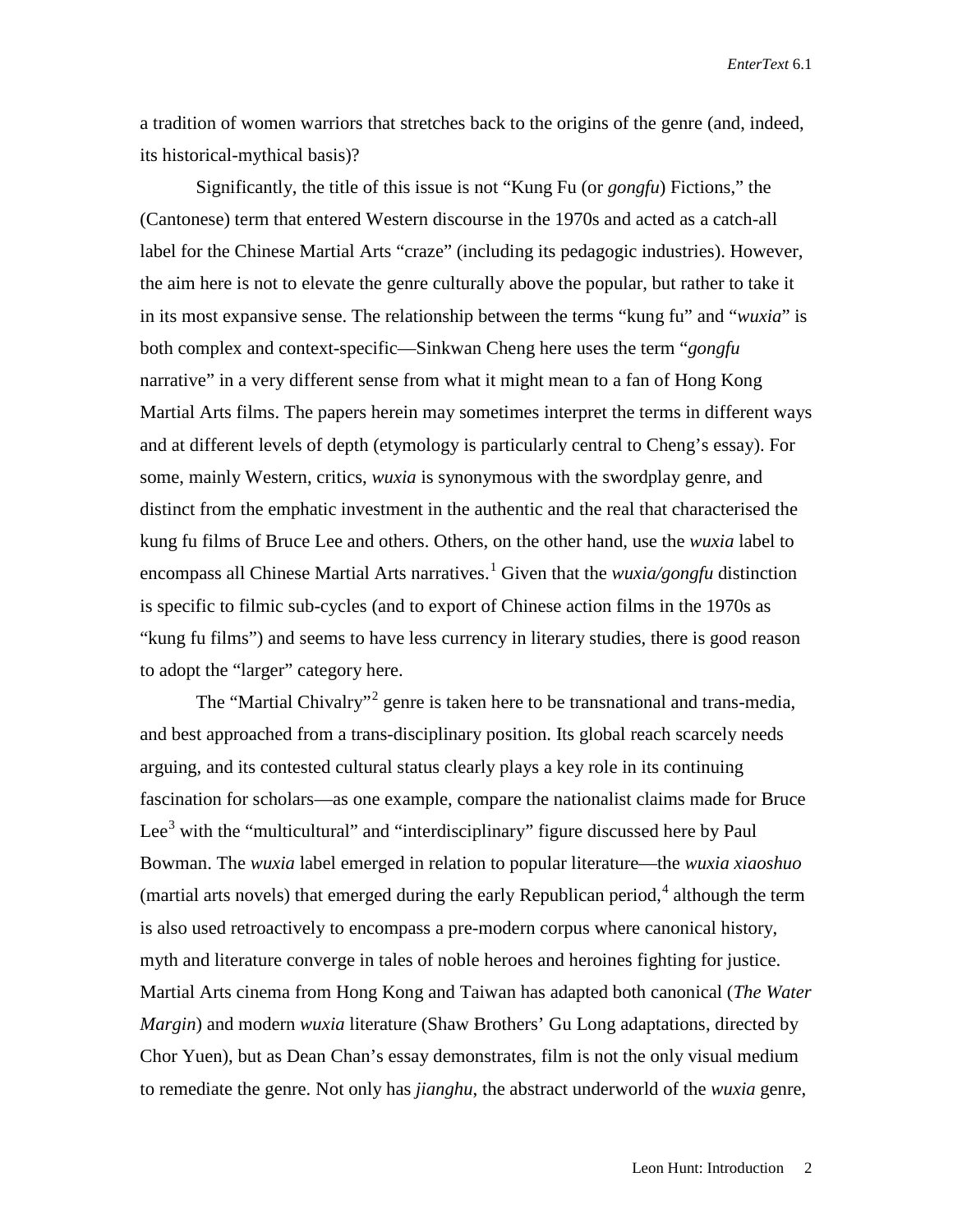gone virtual, but popular novelists such as Jin Yong (a.k.a. Louis Cha) and Gu Long have provided the inspiration (or at least the licensing trademarks) for successful online games. Gaming is arguably the most significant "beyond" alluded to in this issue's subtitle, but one could easily identify other media forms where the genre has manifested itself, including comics and animation. It is telling, however, that film dominates the issue, and remains the most globally visible embodiment of the genre. The Martial Arts film remains a comparatively neglected genre, and the current wave of analytical writing is to be welcomed, but the genre overall enjoys uneven levels of circulation and critical attention. While *wuxia* games constitute a new area of study within the relatively new discipline of games studies, there is still a paucity of English-language work on *wuxia*  literature. Given that translating a novel across huge cultural as well as linguistic differences is a rather more substantial undertaking than subtitling or dubbing a film (a film that might already have one eye on a global audience), it should probably not come as a surprise that a limited range of *wuxia* literature is available to non-Chinese readers.

If one were to imagine a hypothetical field called "*Wuxia* Studies" (a pleasing thought), it would be, by its very nature, transgressive of disciplinary (as well as cultural) boundaries. It would include literary and film studies, historiography, philosophy, games and new media studies, the study of national and transnational imaginaries and culture industries, the theory and practice of Chinese Martial Arts and of Chinese performance traditions, as well as excursions into gender and other politics of identity. This issue encompasses all of the above, and more. It is the perfect subject for the interdisciplinary *EnterText* and the contributors each make original and exciting contributions to the field.

It is entirely appropriate that an issue devoted to "*Wuxia* Fictions" should begin with an essay that asks: what constitutes "Martial Arts"? Rather than take the art itself as the "real" in relation to its generic counterpart, Bowman traces its own fictive status constituted by myth as much as the practicalities of combat, conspicuously *instituted*. He cites Stephen Chan's UNESCO survey of the Martial Arts, which ran aground precisely over the question of definition and whether the mythic and the fantastic should be included as constitutive of the subject. Bowman's "mythic" focal point is Bruce Lee, who embodies a "multiculturally promiscuous interdisciplinarity" that he suggests, intriguingly, is analogous to the hybridised discipline of Cultural Studies. Lee remains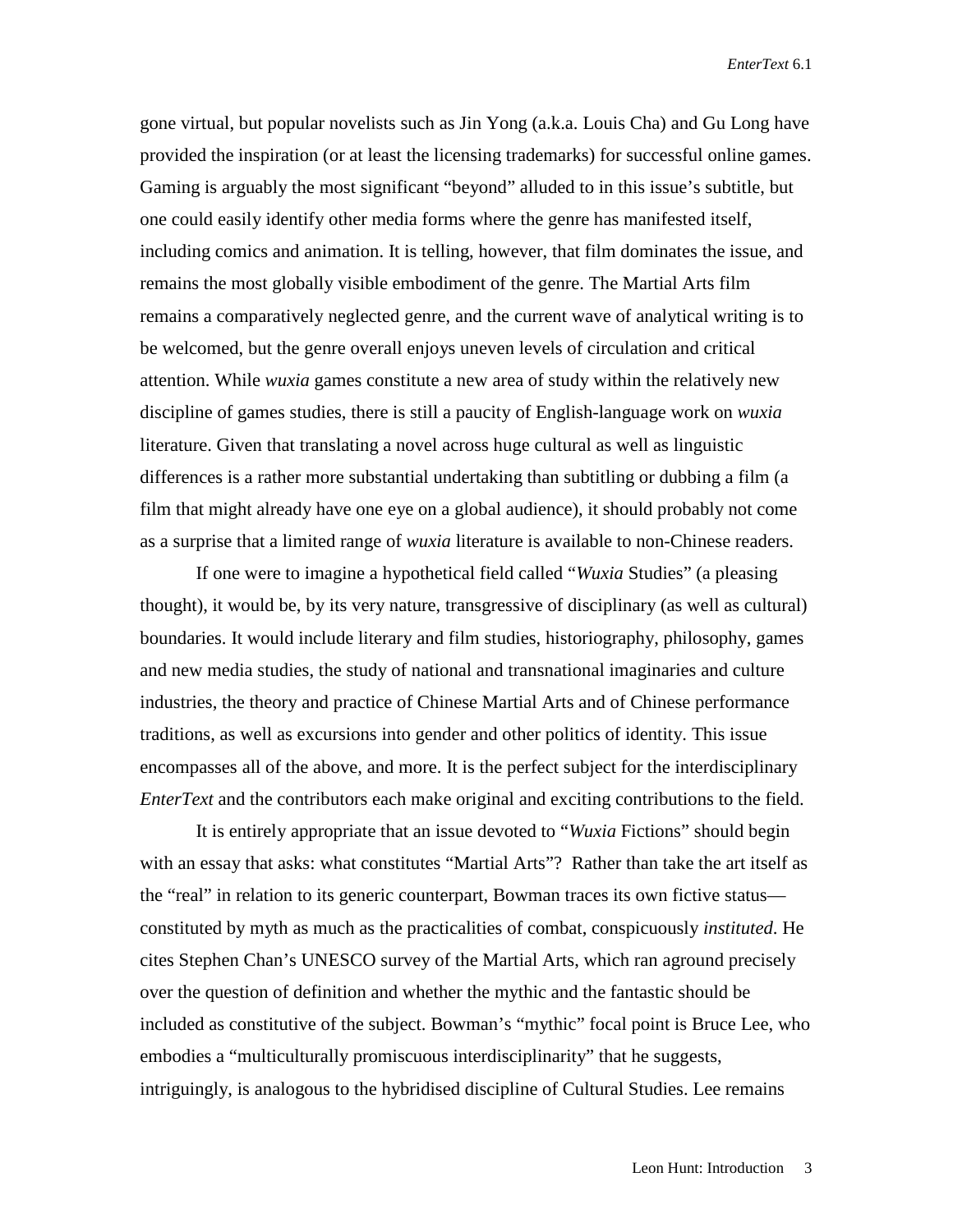both "mythic and real," generating a publishing industry that is as concerned with philosophical questions (the phantasmatic "something *more*" of Eastern fighting arts) as the no-nonsense efficacy of Jeet Kune Do, and Bowman provides an original and provocative reading of his legacy.

The mythic—in this case, the existential identity of the pre-modern Martial Arts hero(ine)—also figures in Sinkwan Cheng's essay. Both a comparative study and a welcome response to the lack of literary *wuxia* studies, Cheng's study provides a vivid and persuasive account of the historical basis for the heroism and social protest of the genre. There are two important issues of translation at stake. Firstly, Cheng argues, *xia*  tends to be mistranslated as "knight" or "knight-errant," a seemingly innocent analogy that inadvertently obscures some significant cultural and philosophical differences. The knight inhabits a rank bestowed by the nobility and is inextricably linked to the preservation of social order, while the *xia* is defined by his or her predisposition to "justice" and antipathy towards institutions and hierarchies. Seemingly united as heroic archetypes, the knight and the *xia* demonstrate that such attributes as honour, loyalty and chivalry cannot transcend their cultural and historical contexts. Secondly, what constitutes "history" may encounter problems of translation, too—as Cheng explains, pre-modern Chinese culture did not make rigid distinctions between literature, history and philosophy, as evidenced by the seeming introjections made by writers such as Sima Qian into the subjectivities of heroes of antiquity. The relationship between "history" and "myth" might in itself make for a particularly interesting cross-cultural debate, but the historical *xia* clearly cast a lasting spell over the popular (fictional) genre that would emerge later.

If "Martial Arthouse" has provided a significant impetus for the blossoming of writing about the *wuxia pian*, another factor has been the greater availability of classic films in remastered prints. The release of Shaw Brothers' studio's back catalogue on DVD has generated a new interest in that studio, and Gina Marchetti's essay examines the work of one of the studio's most prolific filmmakers, Liu Jialiang (Lau Kar-leung in Cantonese), a director for whom the "kung fu film" was very much a distinct generic entity. As committed to "authenticity" as Bruce Lee—Marchetti observes the meticulous training sequences that sometimes upstage climactic combat scenes—Liu articulated a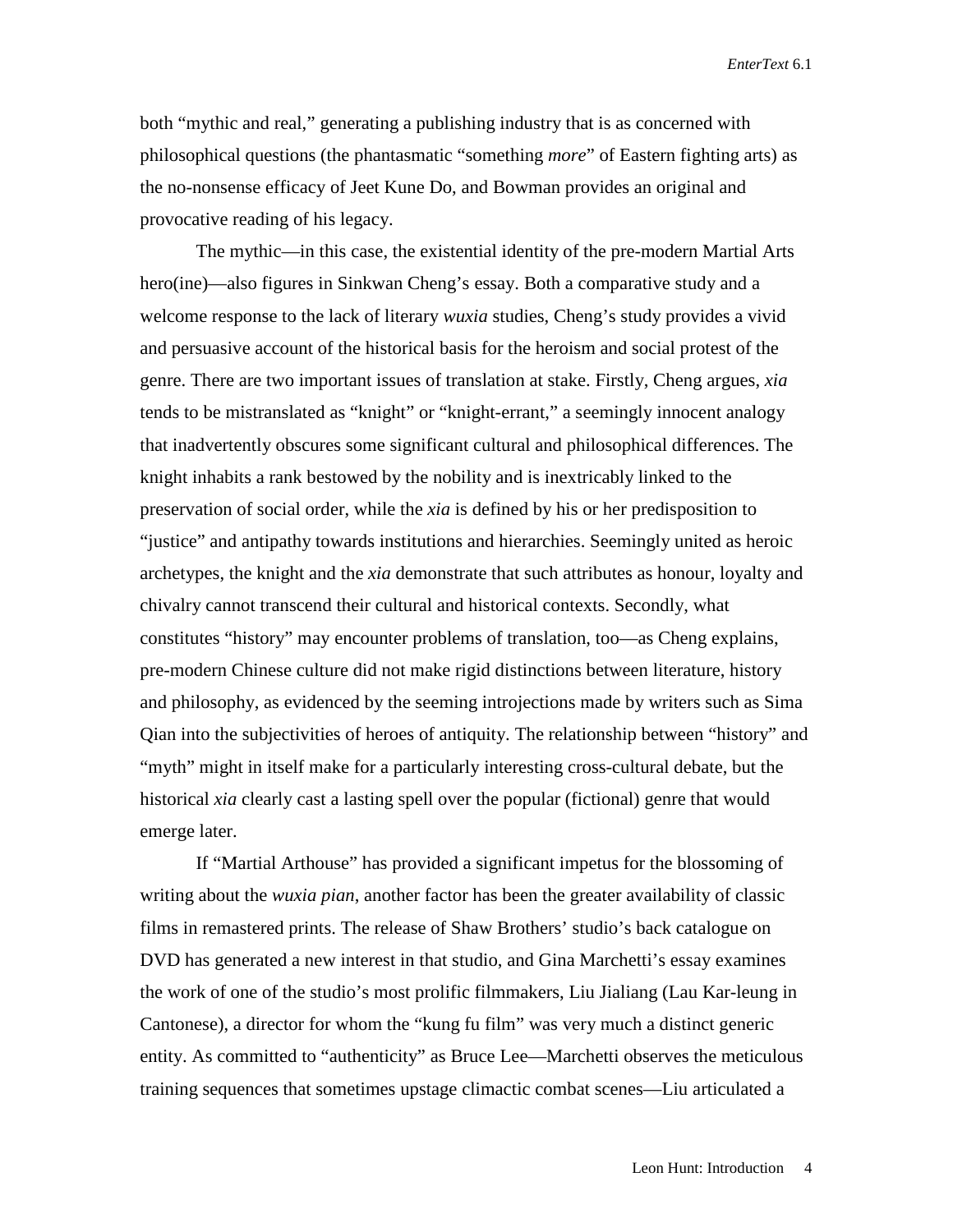distinctly southern cultural legacy within the Mandarin-dialect cinema of Shaw Brothers. But while Marchetti's is the most detailed and illuminating account of Liu's oeuvre to emerge, it is more than an auteur study. She also traces the representation of a distinct style (or school) of kung fu from the Southern Shaolin tradition, Hung Gar, a style that tells a story encompassing the turbulence of the late Qing Dynasty, several celebrated *xia*  including Hong Xiguan (Hung Gar's putative "father") and Huang Feihong (Wong Feihung), the Chinese diaspora and Liu's own father. In Liu's films, narratives of the Hung Fist speak of "dynastic changes, cataclysmic political forces, resistance to authority, radical reorganisations of hierarchies based on class, region and gender." Gender is perhaps the most frequently recurring theme in this issue (see Cheng, Felicia Chan, and Steenberg for different takes on the *nuxia*, or woman-warrior), and Marchetti identifies how shifting sexualities speak to the clash between tradition and modernity in her analysis of the neglected *The Lady is the Boss.*

<span id="page-4-3"></span><span id="page-4-2"></span><span id="page-4-1"></span><span id="page-4-0"></span>The next two papers offer star studies, focusing on two of the most significant performers in 1990s Hong Kong cinema. Felicia Chan examines the cross-dressing persona of Brigitte Lin, whose starring roles in nineties' *wuxia pian* range from the androgynous to the trans-gendered (the figure of Asia the Invincible in Tsui Hark's *Swordsman* series). Chan considers cross-dressing as a performative act, a "site on which acts of (trans)gender identity (and) social expectation… may converge." *Swordsman II*, one of the most remarkable cross-dressing films in popular cinema, is marked by a lack of closure that preserves its gender ambivalence, while *New Dragon Inn*'s "double-take" ultimately discerns "just another woman" beneath the surface of drag. However, Chan argues that all four of the films she discusses are tantalised by the "What if?" of crossdressing. The "space of possibility" facilitated by *wuxia* fantasy is contextualised within the guerrilla film-making of Hong Kong genre cinema: rarely "progressive" but slipping free of the verisimilitude (and closure) associated with Hollywood.

In her case study of Jet Li, Sabrina Yu takes on the denigration of the *wuxia* star as actor and questions the perceived tensions between different types of performative labour that construct "acting" and "combat" as separate, if not actually opposed, performance skills. The multi-skilling of Chinese performance traditions might make these distinctions harder to maintain in the *wuxia pian*, although that is not to say (as Yu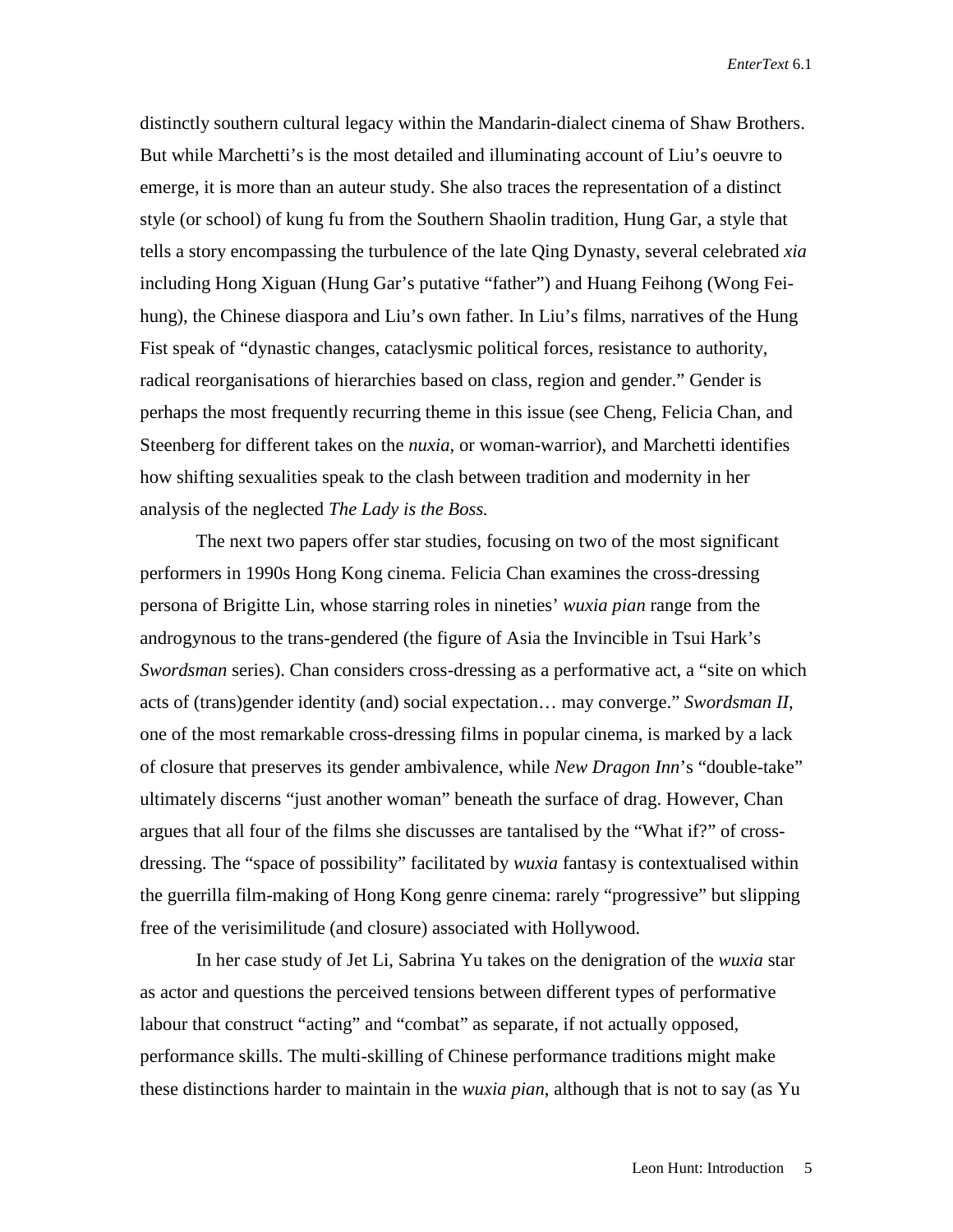acknowledges) that all *wuxia* stars are "good" actors. Li raises particularly interesting issues around the reception of the *wuxia* star, often seen as "wooden" by Englishlanguage reviewers and criticised by some fans for subordinating his kung fu skills to technological spectacle. The latter complaint appears to be a culturally specific one, and Yu demonstrates that Hong Kong film reviewers evaluated Li's performance as Huang Feihong in *Once Upon a Time in China* using rather different criteria from the cult discourses of Western Hong Kong fandom. She offers a more holistic approach to Martial Arts film performance, one in which the physical, the "actorly" and the technologically mediated complement one another in creating the "elegant *wuxia* hero." Modifying the distinction between "impersonation" (character acting) and "personification" (the star persona), Yu sees Li as an "impersonator," subordinating not only his persona but his martial arts to the different characters he plays.

Lindsay Steenberg approaches *Crouching Tiger, Hidden Dragon*—arguably, the most written-about *wuxia pian* since its release—through its "excess of surface," an excess that "contests and fractures nostalgic images of China, *wuxia* and the Western action film form." Ang Lee's *wuxia* pastiche may flirt with Orientalism, but the "seduction" is incomplete, marked by a series of disruptions and revisions. The "revision" that has arguably attracted most critical attention is that pertaining to gender. In a footnote to her essay in this issue, Sinkwan Cheng sees the film's "feminism" as both inauthentic and inaccurate (both as a literary adaptation and "historical" film). Steenberg evaluates the film more positively, but also attributes its self-consciousness about gender to its ambiguous cultural positioning. The film also needs to be seen in the larger context of action-women in global cinema, most of whom, Steenberg argues, "are martial artists to some extent." *Crouching Tiger*'s heroine, Jen, departs from both Hollywood tropes and some of the conventions of *wuxia* fiction, a *nuxia* who both "wills herself into being" and is a conspicuously desiring heroine.

In the final essay, Dean Chan provides a much-needed history and exegesis of *wuxia* narratives in East Asian online games networks, from the first Role-Playing Game in Taiwan to the development of massive online RPGs. From the earliest Shanghai *wuxia pian* onwards, the genre has responded to technological change (from wirework to CGI) and here New Media remediates the "aura of antiquity" that gives the genre cultural and